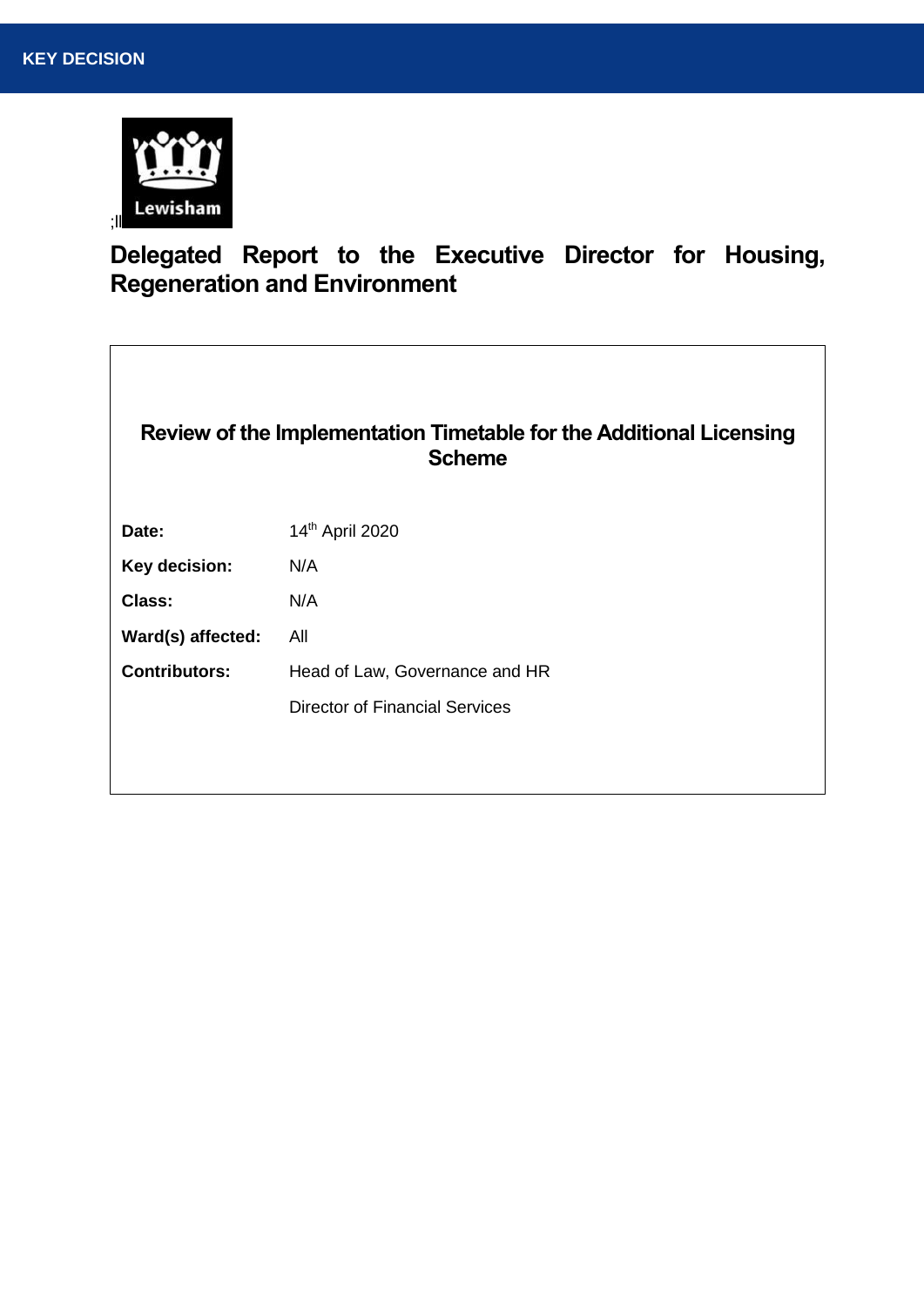# **Outline and recommendations**

This report follows on from the 11<sup>th</sup> March Mayor and Cabinet report on the introduction of two new licensing schemes in Lewisham which was approved. Following on from that meeting, the Executive Director is now asked to agree to the following recommendations relating to the implementation of the new Additional Licensing Scheme:-

- 1.1. Note the impact of Covid-19 on the timetable for the rollout of the new Additional Licensing Scheme for HMOs as outlined in section 6;
- 1.2. Note that as the  $26<sup>th</sup>$  March Licensing Supplementary Committee meeting was cancelled the fees for both of the new Licensing Schemes have not been agreed;
- 1.3. Approve the request to pause all actitivies, in particular the public facing actitivities, that are required as part of the implementation of the new Additional Licensing Scheme;
- 1.4. Resubmit the Licensing Schemes Fees and Charges report to the Licensing Supplemetary Committee for approval at an appropriate time following the end of the pandemic;
- 1.5. Determine a revised timetable to launch the Additional Licensing Scheme once the scheme's fees and charges have been approved; and
- 1.6. Advertise to bring into force the designation once the launch date and the implementation timetable has been agreed.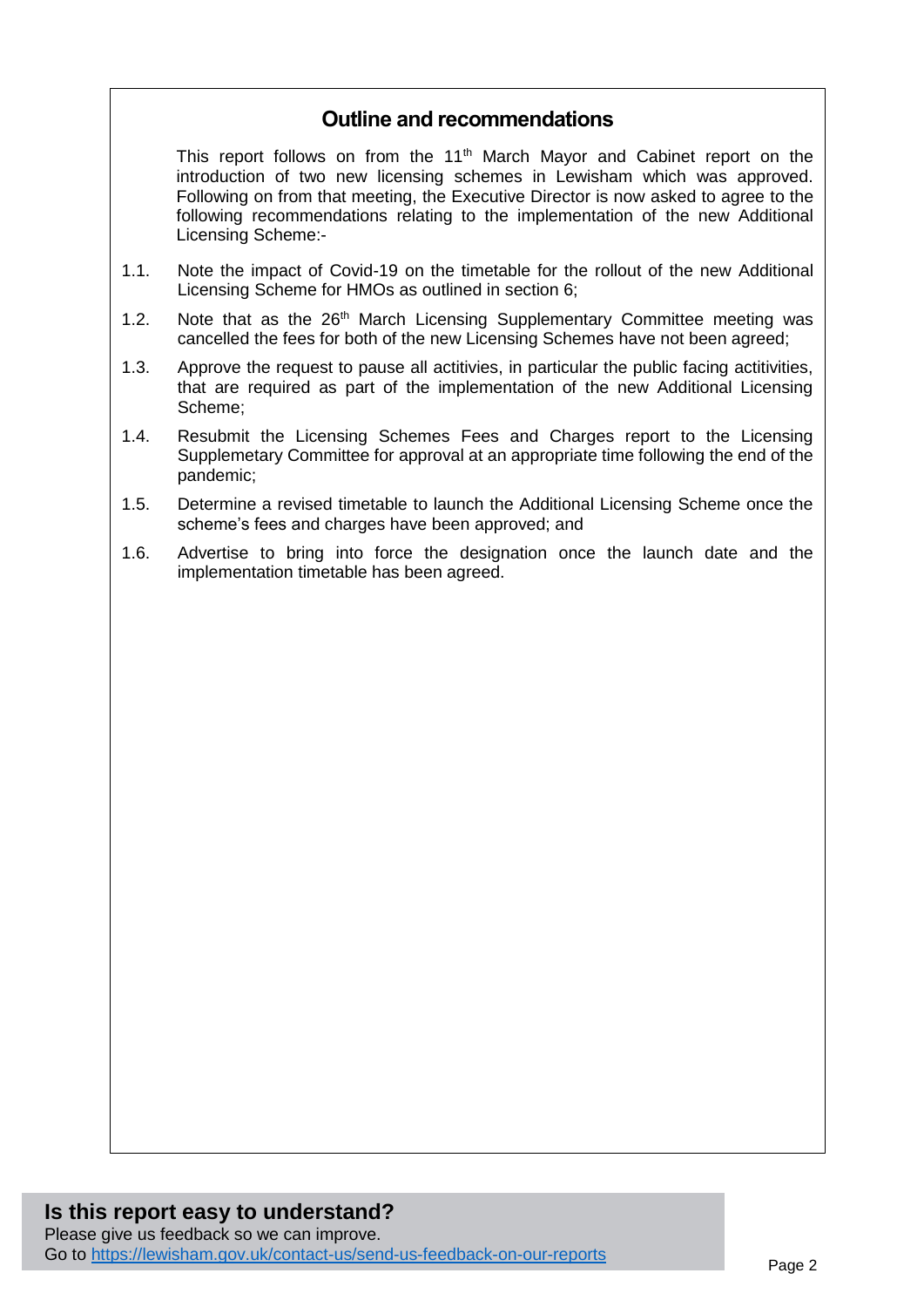| Timeline of engagement and decision-making |                                                                                                                                                                                                                                                                             |  |
|--------------------------------------------|-----------------------------------------------------------------------------------------------------------------------------------------------------------------------------------------------------------------------------------------------------------------------------|--|
| 27 Feb 2019                                | Lewisham's Corporate Strategy 2018-2022 published. "Tackling the<br>housing crisis" is a key priority and the strategy includes a commitment to<br>implement a full borough-wide licence scheme to crack down on rogue<br>landlords.                                        |  |
| 06 Mar 2019                                | Housing Select Committee expressed its strong support for an application<br>to be made to the Secretary of State for Housing Communities and Local<br>Government for approval to implement a Selective Licensing Scheme.                                                    |  |
| 24 Apr 2019                                | The Mayor and Cabinet agreed that:                                                                                                                                                                                                                                          |  |
|                                            | • officers undertake a public consultation on the proposal for a new<br>additional licensing scheme and for a selective licensing scheme (as<br>split via the designations) which will require approval from the Secretary<br>of State, and                                 |  |
|                                            | • if the new additional licensing scheme and the selective licensing<br>schemes are agreed, the council will incur costs of up to £400,000 to<br>introduce the schemes, which will be wholly recoverable from licencing<br>fees.                                            |  |
| 28 May 2019<br>21 Aug 2019                 | Public Consultation for revised additional licensing scheme and the new<br>selective licensing scheme.                                                                                                                                                                      |  |
| 11 Mar 2020                                | Mayor and Cabinet agrees to introduce an Additional Licensing Scheme<br>and delegate authority to the Executive Director for Housing, Environment<br>and Regeneration to finalise the application for a Selective Licensing<br>scheme and submit to the Secretary of State. |  |
| 17 Mar 2020                                | The decision was made to cancel all non-statutory Council and committee<br>meetings following the Covid-19 pandemic.                                                                                                                                                        |  |
| 19 Mar 2020                                | Licensing Supplementary Committee meeting is cancelled due to Covid-<br>19 pandemic. This means the fees for the Licensing Schemes have not<br>been formally set.                                                                                                           |  |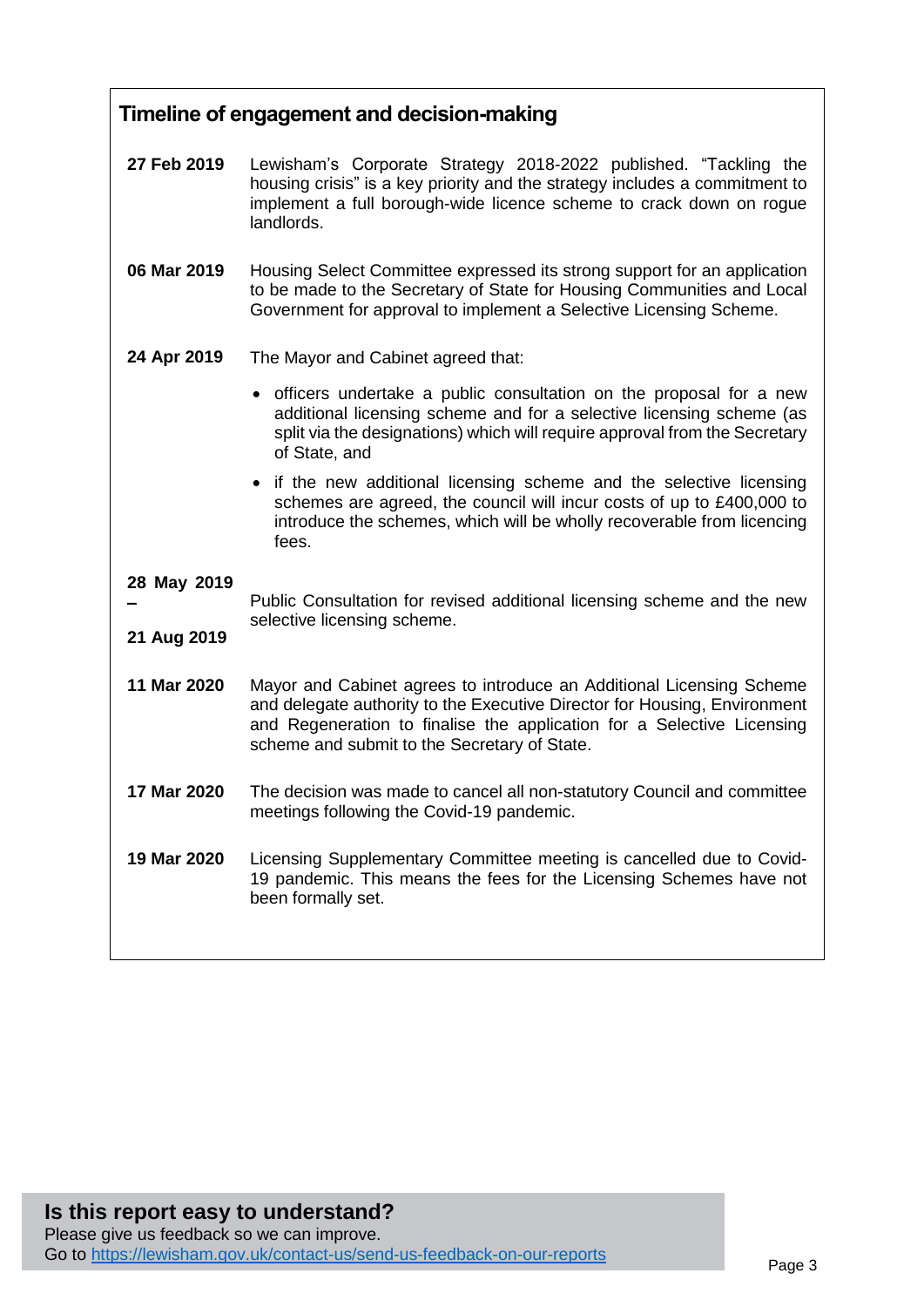# **1. Summary**

- 1.1. On 11<sup>th</sup> March 2020, Mayor and Cabinet considered a report, "Borough-wide Licensing: Consultation responses and proposals to introduce new licensing schemes". The report's recommendations which included seeking agreement to introduce an Additional Licensing Scheme and delegate authority to the Executive Director for Housing, Environment and Regeneration to finalise the application for a Selective Licensing scheme and submit to the Secretary of State were approved.
- 1.2. On 12<sup>th</sup> March 2020, Covid-19 was declared a pandemic by the World Health Organisation. On  $23<sup>rd</sup>$  March the Prime Minister placed the UK under lockdown with fines handed out to anyone who leaves their home for anything other than to go to work, buy food and medicine or to exercise. This has significantly impacted the council's ability to progress the activities needed to launch the new additional licensing schemes and to work on the application for the Selective Licensing scheme as priority and focus is on supporting our residents and businesses, ie, tenants, managing agents and landlords, as well as our homeless, rough sleepers, those vulnerable in shared accommodation to tackle the challenges of Covid-19.
- 1.3. The Government has published emergency legislation to protect tenants during this time and has reinforced that where possible landlords should ensure that tenants continue to be 100% safe and secure in their homes.
- 1.4. Officers are therefore seeking the Executive Director's agreement to pause the implementation of the Additional Scheme until such a time that the Lead Member for Housing and the Executive Director for Housing, Regeneration and Environment agree that the process can restart/go ahead.
- 1.5. This report relates specifically to the approval to introduce an Additional Licensing Scheme in Lewisham agreed at the Mayor and Cabinet meeting on 11<sup>th</sup> March 2020. At that meeting, the Mayor delegated authority to progress the application for the Selective Licensing Scheme to the Executive Director for Housing, Regeneration and Environment so the delegated authority is already in place.

### **2. Recommendations**

This report follows on from the 11<sup>th</sup> March Mayor and Cabinet report on the introduction of two new licensing schemes in Lewisham which was approved. Following on from that meeting, the Executive Director is now asked to agree to the following recommendations relating to the implementation of the new Additional Licensing Scheme:-

- 2.1. Note the impact of Covid-19 on the timetable for the rollout of the new Additional Licensing Scheme for HMOs as outlined in section 6;
- 2.2. Note that as the 26<sup>th</sup> March Licensing Supplementary Committee meeting was cancelled the fees for both of the new Licensing Schemes have not been agreed;
- 2.3. Approve the request to pause all activities, in particular the public-facing activities, that are required as part of the implementation of the new Additional Licensing Scheme;
- 2.4. Resubmit the Licensing Schemes Fees and Charges report to the Licensing Supplementary Committee for approval at an appropriate time following the end of the pandemic;
- 2.5. Determine a revised timetable to launch the Additional Licensing Scheme once the scheme's fees and charges have been approved; and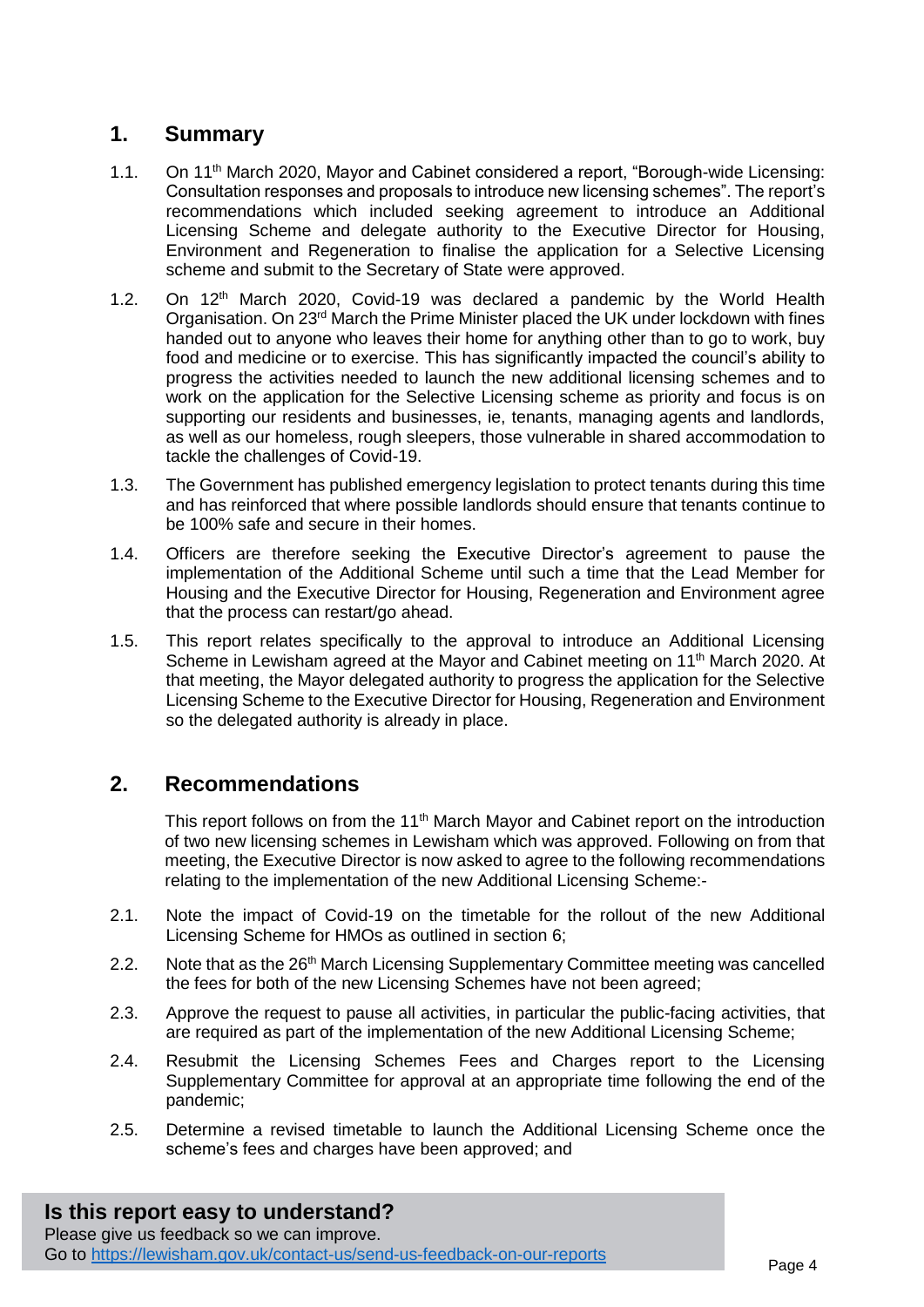2.6. Advertise to bring into force the designation once the launch date and the implementation timetable has been agreed.

### **3. Policy Context**

- 3.1. **Lewisham Council Corporate Strategy**: The implementation of the Additional Licencing Schemes directly supports a number of our corporate strategies and policies. A summary of how the Additional Licensing Scheme supports our key strategies is set out below:
	- o *The Corporate Strategy 2018-2022*: Tackling the housing crisis so that everyone has a decent home that is secure and affordable; Improved standards across all housing sectors; Building safer communities so that every resident feels safe and secure living here as we work together towards a borough free from crime
	- o *The Housing Strategies* (both 2015-20 and draft 2020-26 currently out for public consultation): Greater security and quality for private renters (current Housing Strategy); Promoting health and wellbeing by improving our residents' homes (current Housing Strategy); Improving the quality, standard and safety of housing (draft 2020-26 strategy);
	- o *Safer Lewisham Plan:* reduction in harm and vulnerability is identified as a critical as part of an overall prevention, intervention and enforcement approaches.
	- o *MOPAC Police and Crime Plan 2017-21*: The safer Lewisham Partnership has committed to working to the Mayor's Office for Policing and Crime (MOPAC) Police and Crime Plan. This advocates a multi-disciplinary and problem-solving approach between the council and the police, using all the powers and resources at our disposal to tackle and prevent antisocial behaviour (ASB).
	- o *Sustainable community strategy 2008-20*: being a safer borough, where people feel safe and live free from crime, antisocial behaviour and abuse.
- 3.2. **The Coronavirus Act 2020**: This Act received royal assent and became law in the UK on 25th March 2020. The Act grants the Government emergency powers to manage the Coronavirus Pandemic and provides the legal basis for the 'lockdown' of citizens and businesses. The Act allows the government the discretionary power to limit or suspend public gatherings, to detain individuals suspected to be infected by [Covid-19,](https://en.wikipedia.org/wiki/COVID-19) and to intervene or relax regulations in a range of sectors to limit transmission of the disease, ease the burden on public health services, and assist healthcare workers and those financially affected.
- 3.3. Its scope ranges from the food supply chain to the management of the deceased, to technical amendments needed to loosen up requirements and obligations around issues such as authorisations, vetting, and home schooling. There are various measures to facilitate boosting staff numbers for healthcare and social services; provisions in relation to workers' rights and entitlements; powers to enforce social distancing, powers to facilitate remote operation of the court system, provisions in relation to the emergency financial support measures, provisions in relation to local authorities and in relation to business and residential tenancies. All of the provisions in the Act are time-limited for two years and not all the provisions came into force immediately. Measures can also be suspended and reactivated later. It will also be possible to extend or end the provisions of the Act, depending on the scientific evidence.1

<sup>1</sup> Adapted from Insights – The UK Coronavirus Act: an overview – 31st March 2020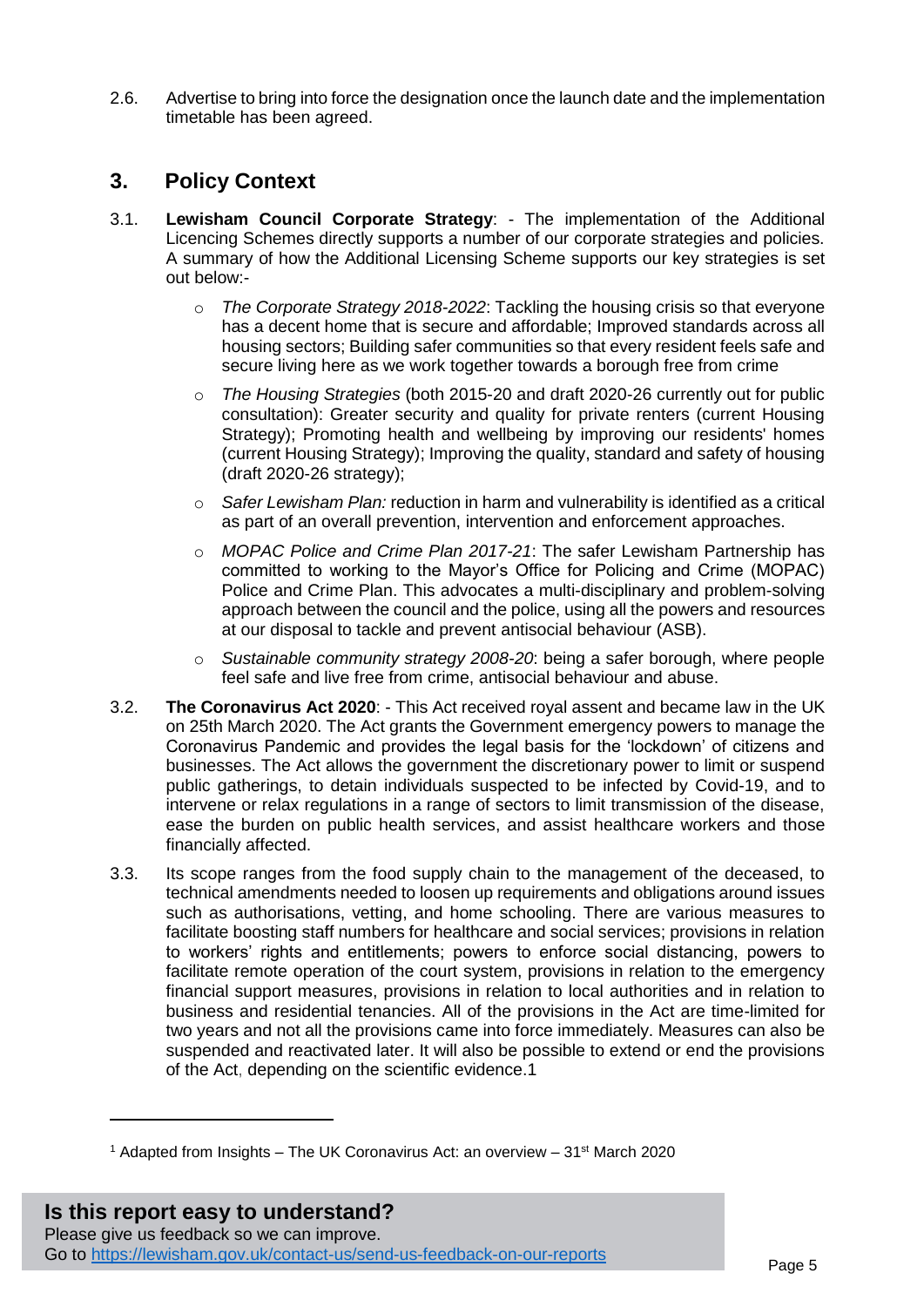- 3.4. **Non Statutory Guidance**: The Government published non-statutory [guidance](https://assets.publishing.service.gov.uk/government/uploads/system/uploads/attachment_data/file/876501/Local_authority_rented_property_COVID_enforcement_guidance_v2.2.pdf)<sup>2</sup> at the end of March 2020 for local authorities on enforcing standards in rented properties during the Covid-19 outbreak. The purpose of the guidance is to advise local authorities on how to effectively enforce standards in rented properties and meet their legal obligations as well as supporting landlords and tenants through the challenges of the Covid-19 pandemic.
- 3.5. Within the guidance Government has advised that 'where local authorities are in the process of introducing non-mandatory licensing schemes, but these are not yet in force, they should consider:
	- o Pausing these at an appropriate point, in line with the advice on proactive and reactive work.
- 3.6. The government guidance further states that for proactive and reactive work:
	- $\circ$  Local authorities should consider suspending all non-urgent proactive work where there is not a duty to carry this out, for example, scheduled targeted action or inspections of licensable properties, and prioritising reactive work, e.g. complaints from tenants.
	- o A triage system may be used to ensure the most serious risks are prioritised and vulnerable tenants are protected.
	- o If you are using proactive action specifically to protect vulnerable tenants, you will need to consider carefully whether you continue with this work. Any decision to continue or suspend proactive action should be made based on an assessment of risk at the most.
- 3.7 This is not a statutory guidance issued under section 9 of the Housing Act 2004. The guidance is intended to provide a recommended approach for local authorities, taking into account the Covid-19 outbreak and current public health guidance. Local authorities are not required to have regard to the guidance under section 9(2) of the Act. However, Lewisham is proposing to follow the advice set out in this guidance and so as the Additional licensing scheme is not fully implemented, this is an appropriate point for us to pause implementation.

# **4. Background**

 $\overline{a}$ 

#### **The impact of Covid-19 on service provision**

- 4.1. The UK was lockdown on the evening of 23rd March 2020. Staff were asked to work from home wherever possible and the provisions set out in the Coronavirus Act 2020 were introduced. From that point onwards the Council shifted its focus to supporting residents and businesses through the pandemic and reallocating resources to deliver the critical services.
- 4.2. In conjunction with the local government representative bodies and inline with other London boroughs, Lewisham has identified its critical services for prioritisation during the Pandemic. Within the Housing Needs division these criticial services include:
	- o Emergency repairs;
	- o Critical housing safety (fire safety, gas safety); and
	- o Emergency housing provision.

**Is this report easy to understand?** Please give us feedback so we can improve. Go to<https://lewisham.gov.uk/contact-us/send-us-feedback-on-our-reports>

<sup>2</sup> Covid-19 (Coronavirus) and the enforcement of standards in rented properties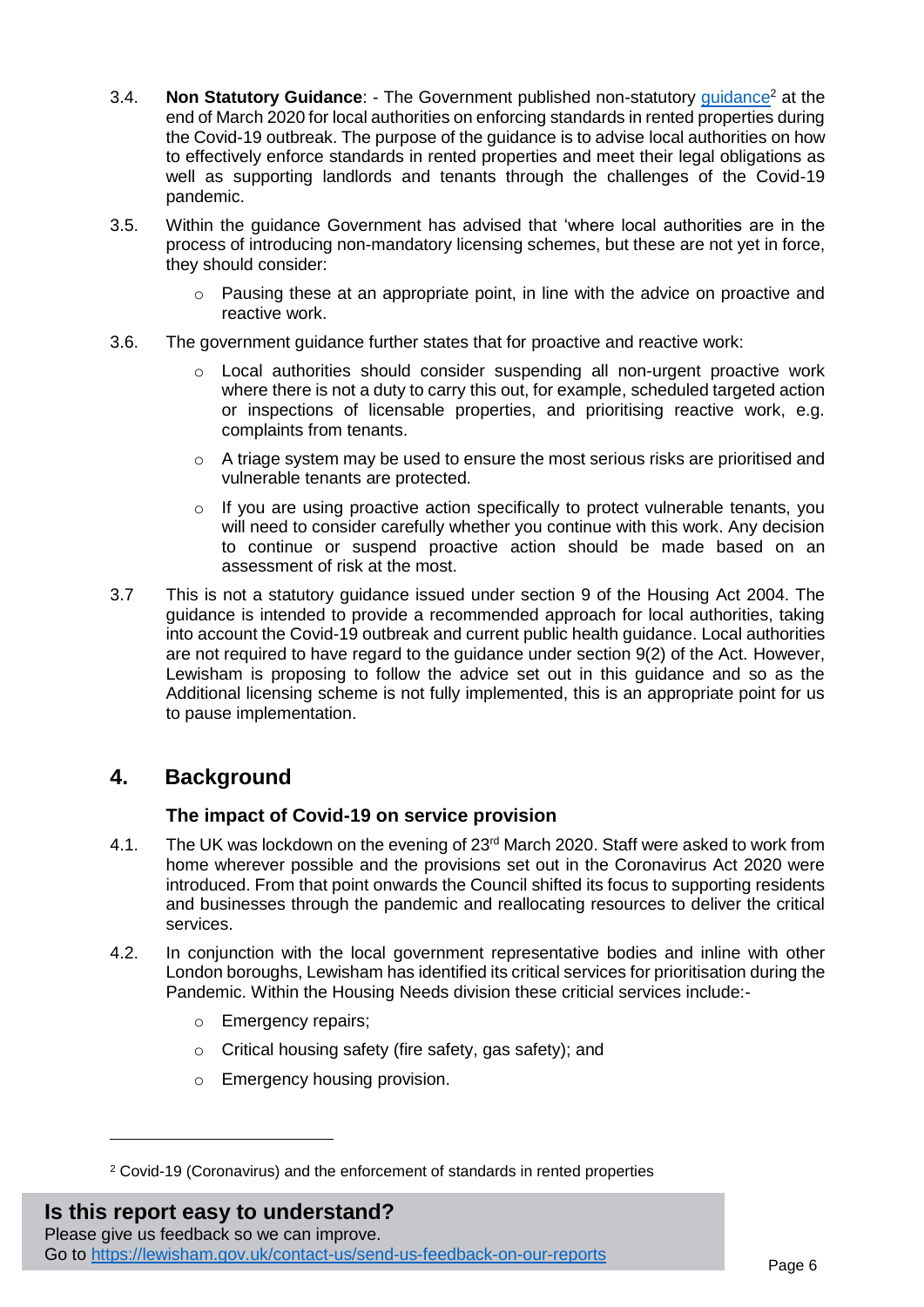#### *Emergency Repairs*

4.3. The council is working closely with our social housing stock suppliers to ensure emergency repairs are undertaken as a matter of priority.

#### *Emergency Housing Provision*

- 4.4. The Council is working tirelessly to support our most vulnerable residents and respond to the challenges we face as a result of the current coronavirus outbreak. As a result, we have temporarily suspended choice based lettings to enable us to provide emergency housing to those who are vulnerable and at most risk of being affected by the outbreak. Officers are now focussed on direct-matching of properties for our most vulnerable clients, with a particular focus on vulnerable households who are currently sharing facilities, urgent safeguarding cases, rough sleepers and emergency cases.
- 4.5. We have secured access to additional units through Goldsmiths, University of London, who have linked us to providers of their student accommodation. We are also progressing the procurement of Morton House working with colleagues in the Regeneration Division.
- 4.6. We are also preparing for a possible spike in referrals from hospital discharges as they need to move people who have recovered well enough to leave the hospital as quickly as possible.

#### *Critical Housing Safety*

4.7. The Council continues to prioritise protecting tenants from danger in their home by ensuring that landlords are dealing with anything that might put their tenants at risk in particular any Category 1 hazards as well as ensuring that properties have all the required health and safety certificates. Licensing officers and the Rogue Landlord officers are giving advice to residents and to landlords in relation to housing safety. Whilst we are no longer carrying out routine licensing inspections, we will continue to inspect high-risk properties where this is possible without compromising residents' safety.

#### **Support for Landlords and Managing Agents**

- 4.8. The coronavirus pandemic is impacting every aspect of our lives, creating uncertainty and fear amongst both renters and landlords. Renters in the private sector, who may struggle to pay their rent if they cannot work, or lose their income, as a result of the virus pandemic, will understandably be concerned. Landlords, who in turn may be unable to meet their mortgage obligations, or who are simply unsure how to respond to their renters' plight, are likewise bound to be affected by the current situation.
- 4.9. The Private Sector Housing Agency continues to support landlords and tenants during these difficult times. In the light of recent government guidance, we have revised our licensing and disrepair enforcement services policy to work with landlords to provide safe and habitable housing for renters in Lewisham during these difficult times.
- 4.10. This temporary policy acknowledges the financial and practical difficulties that landlords may find themselves operating under. It specifically advises landlords and their agents to gather evidence of their attempts to carry out their repair obligations. We will accept that there may be circumstances in which they will be unable to carry out essential and urgent repairs. The policy reminds landlords that while we will be sympathetic, pragmatic and understanding, the evidential burden of establishing that they have a reasonable excuse rests with them. It advises landlords and their agents about the type of evidence they should collate to establish this.
- 4.11. In line with other good practice and following Government's lead, the Council will defer payment of licensing fees where landlords and their agents are in genuine financial hardship as a result of the effects of Covid-19. The policy advises landlords about the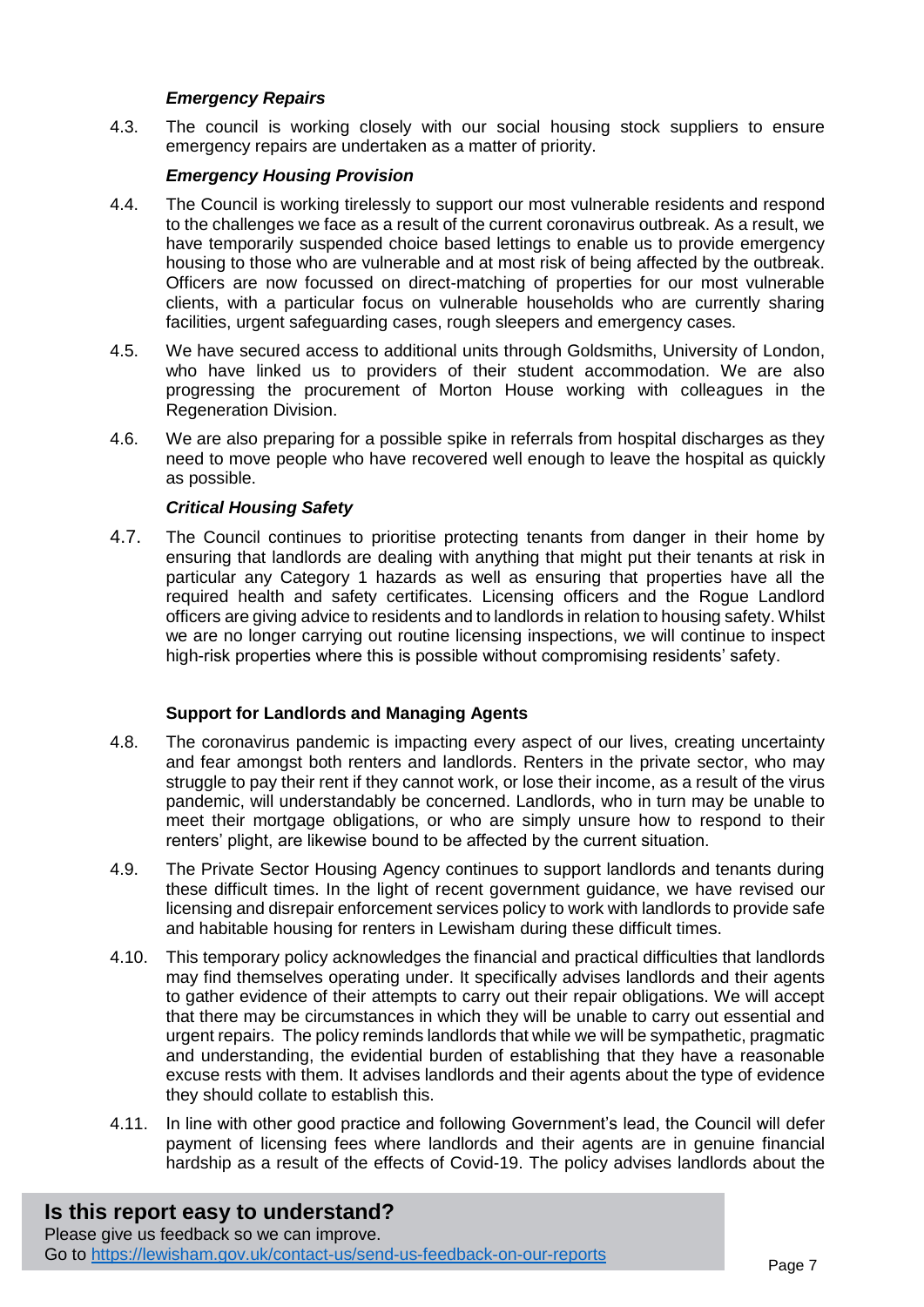sort of evidence they should collate to obtain a deferment.

4.12. We remain available to provide telephone and email advice and support to landlords. This includes posting regular updates on the council's website and circulating emails to landlords.

#### **Support for Tenants and Residents**

- 4.13. We remain committed to ensuring that tenants are safe in their homes, and their and others' safety is not compromised by being made homeless.
- 4.14. We have publicised the government guidance on evictions to both landlords and tenants in partnership with our housing needs colleagues.
- 4.15. Our Rogue Landlord Team continue to provide telephone advice and will intervene in incidents of unlawful eviction and harassment. The Rogue Landlord Team have been kept very busy with casework coming directly from our tenants who are being harrassed as well as cases of illegal evictions. There has also been an increase in casework referred from Councillors and senior managers.
- 4.16. We have been forced to scale back property inspections resulting from complaints of disrepair and to prioritise only those where the hazards are an imminent and serious risk to residents, or where residents are vulnerable. We will make use of video and photographs to triage these cases.
- 4.17. We will work with our housing needs and private sector procurement colleagues to arrange alternative housing for tenants whose property cannot be repaired because of a lack of available workmen.

#### **5. Rationale for pausing the schemes**

- 5.1. Due to the current pandemic, the PSHA team will not be able to implement the new additional scheme as detailed in the report submitted to the Mayor and Cabinet on 11 March 2020. The need for social distancing means officers will need to enter homes only when it is necessary to do so and doing standard licensing visits is not deemed sufficiently necessary for officers to do. Not being able to undertake standard licensing visits means the licensing of properties cannot happen.
- 5.2. The Licensing Supplementary Committee that was due to consider the Fees and Charges report in respect of the Additional and Selective Licensing Schemes has not met as their meeting was cancelled. This means the fees for both schemes have not been formally set and without set fees, we will not be able to charge landlords the money. So once again if we cannot charge then we cannot issue licences.
- 5.3. Council resources have been re-assigned to work on Covid-19 responses and this has impacted on the implementation plan as key partners eg Comms team/Webteam are no longer available to provide support. In addition to this staff working on the BWL project have been in self-isolation due to the pandemic. This has meant we have been unable to meet the key milestones for implementing the scheme, in particular, obligations relating to advertising the designation.
- 5.4. The current economic uncertainty does not provide a conducive environment for the Council to be launching a scheme that could be viewed as asking landlords to pay for licences at a time when it is recognised that landlords incomes may be impacted due to the economic downturn and tenants fcaing redundancies or furloughing. This is not the right time to launch a scheme that essentially adds to a landlord's overheads.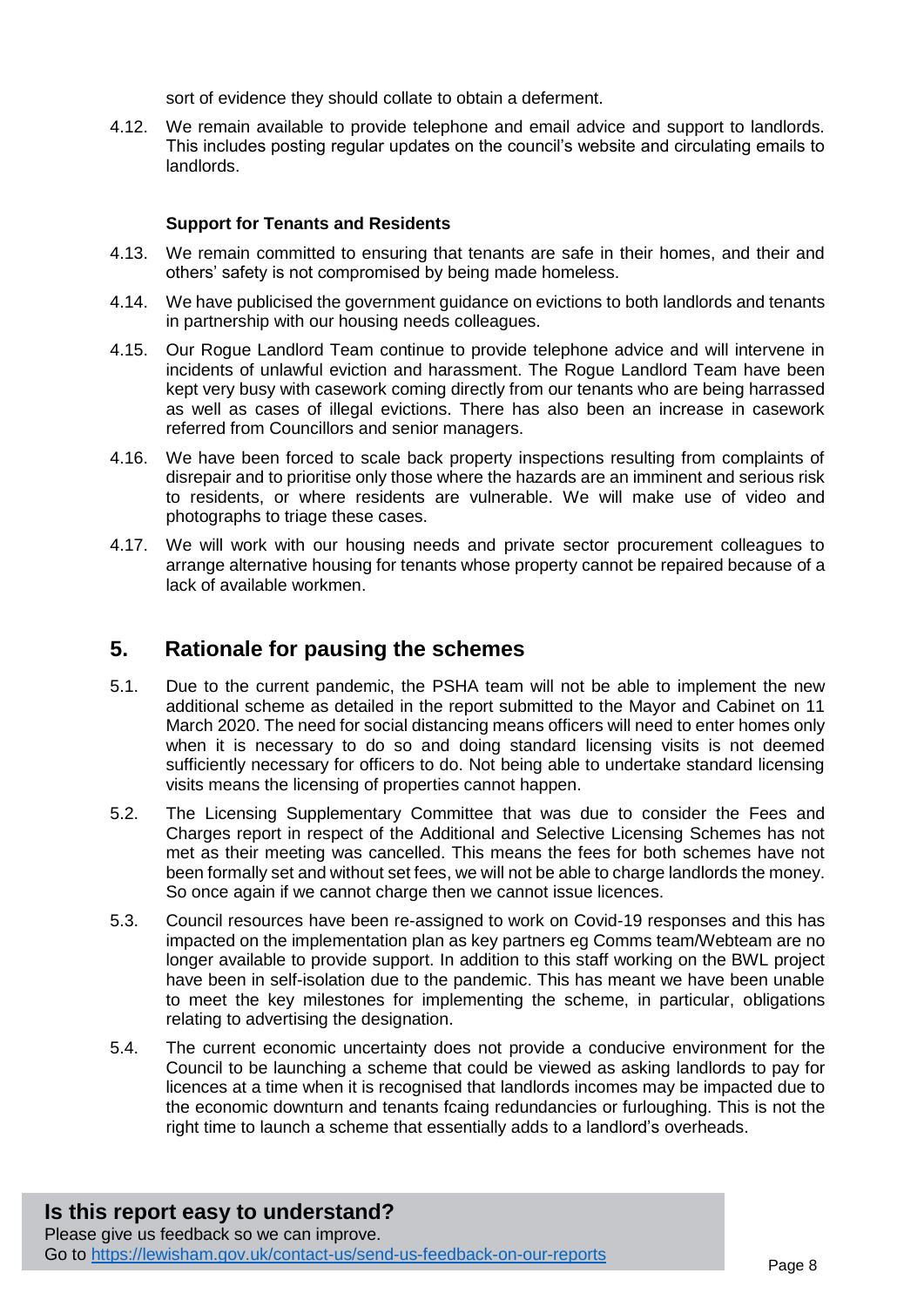# **6. Proposed plan for Additional HMO scheme**

6.1. The proposal is to pause the launch of the Additional HMO Scheme in line with government guidance on new licensing schemes. The Licensing and Housing Enforcement Team will continue to make service improvements in line with the original plan to ensure operational readiness for when the scheme is reinstated.

#### **Activities on Hold**

- 6.2. This report proposes is to pause the following activities;
- 6.2.1. Activities planned for the week of Mar 26th 2020 (seven days from the decision)
	- $\circ$  We are required to publish a notice within the designated area within seven days of the designation being confirmed. This means publishing notices regarding the designation on noticeboards within council buildings and other public spaces. With the current lockdown very few residents are likely to see the notices, thereby
	- $\circ$  Publishing on the council website the notice regarding the designation. The decision is driven by Covid-19 taking prime focus in all housing communications. Publishing the notice on designation would take resources and focus away from Covid-19 at this critical time.
- 6.2.2. Activities planned for the week of Apr 2nd 2020 (fourteen days from the decision)
	- $\circ$  We are required to notify all those consulted on the proposed designation within two weeks of the designation being confirmed. This has not taken place as the 11<sup>th</sup> of March Mayor and Cabinet decision stood at the point when we had moved resources and focus to prepare for the challenges of Covid-19.
	- o Publishing feature article and news stories in news channels both online and offline, flyers to key events, social media updates and e-mail to stakeholders. As above these activities will take resources and focus away from Covid-19 at this critical time. Additionally, with all non-critical events cancelled producing flyers at this time would not be the best use of council finances.
- 6.2.3. Delaying recruitment activities planned from April 2020 as new staff form the largest costs of implementing the scheme. With no revenue to balance these costs, the Council would not be in a position to recover these costs.

#### **Scheme Costs**

6.3. We will limit the cost to the scheme by placing the above activities on hold.

#### **Scheme Launch**

- 6.4. We will revisit the launch dates for the scheme when the Executive Director of Housing Regeneration and Environment agrees that the time is right following consultation with the Lead Member for Housing.
- 6.5. We will provide the public with a minimum of three months notice on scheme launch dates. This will be supported by extensive advertising and an early bird scheme will be available to encourage landlords to apply for their licences at the beginning of the five year scheme.

### **7. Financial implications**

7.1. This report asks the Executive Director for Housing, Regeneration and Environment to note the impact of Covid-19 on the timetable for the rollout of the new Additional Licensing Scheme for HMOs and that the meeting of the Licensing Supplementary committee which was due to consider the report was cancelled.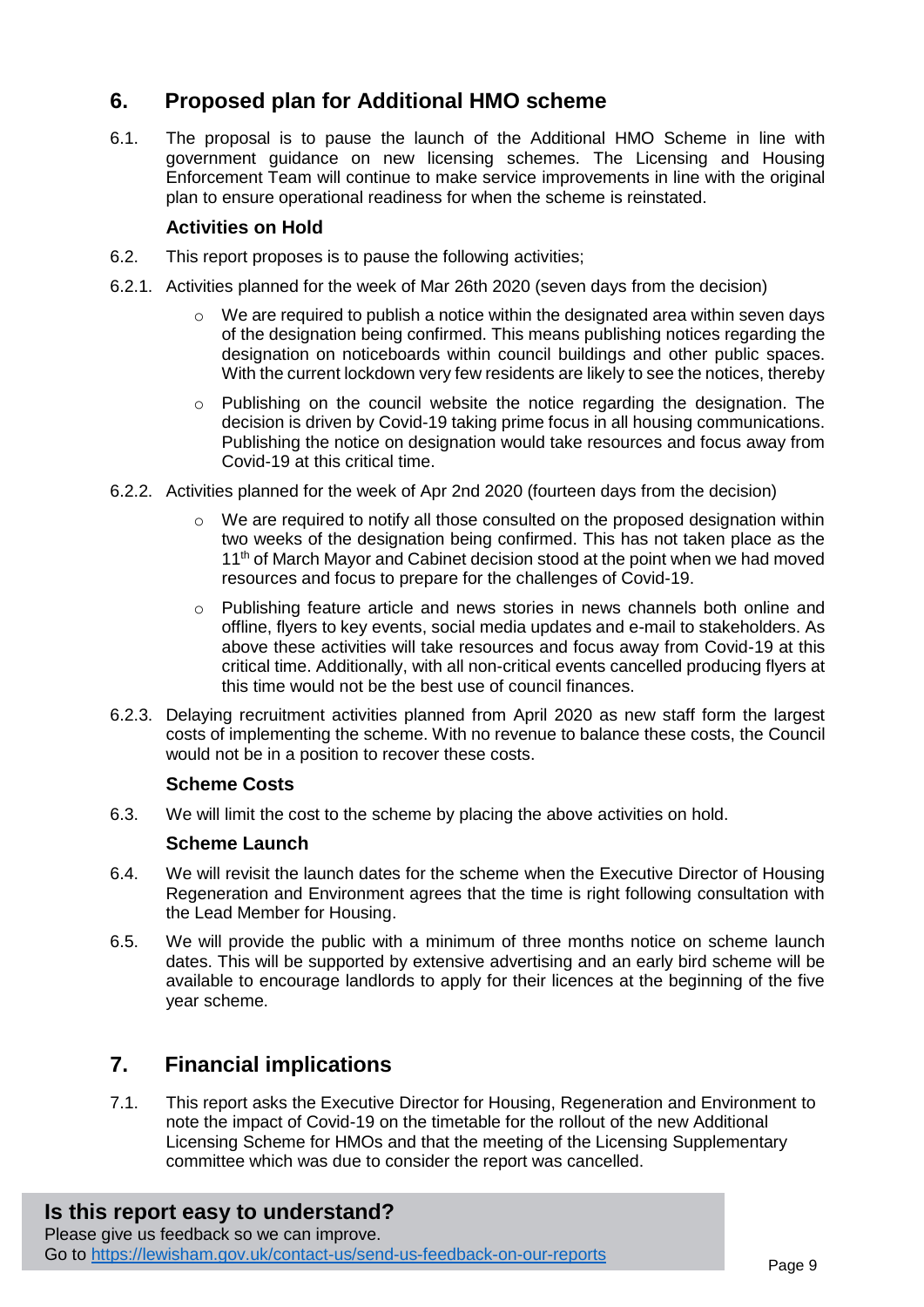- 7.2. It further requests approval to pause the decision to take the additional licencing scheme public on 4 August 2020. As such, as this is only a delay in implementation and all activity on recruitment and other initiatives to implement the scheme have been put on hold, there are no direct financial implications arising from the report as costs have not yet been incurred.
- 7.3. The income and expenditure associated to the implementation of the additional licencing scheme will be deferred until a revised launch date for the additional scheme has been agreed and fees levels have been approved by the Licencing Supplementary Committee.

# **8. Legal implications**

An 'additional' licensing scheme designation needs 'general approval' and consultation is required

#### **HMO Licensing Schemes**

- 8.1 The Housing Act 2004 provides local authorities with the power to impose different types of licensing schemes for houses in multiple occupation, ("HMO"'s). HMO's governed by Part 2 of the Housing Act 2004 are generally defined as premises which are 3 or more storeys high, contain 5 or more people in 2 or more households and contain shared facilities. There is a statutory requirement for every HMO to be licensed by a local authority. This is 'mandatory' licensing.
- 8.2 Part 2 of the Housing Act 2004, gives local authorities power to introduce licensing schemes for HMO's that are not covered by mandatory licensing schemes, and / or which go beyond the national mandatory regime. For each type of different statutory licensing scheme, the definition of an HMO is modified accordingly.
- 8.3 Designations require either 'General Approval' (for 'additional' licensing schemes) or the approval of the Secretary of State by confirmation (for 'Selective' licensing schemes). The Housing Act 2004: Licensing of Houses in Multiple Occupation and Selection of Other Residential Accommodation (England) General Approval 2015, revoked the former 2010 General Approval provisions, such that 'General Approval' is deemed to be granted for additional licensing schemes, subject only to confirmation by the local authority that it has consulted persons, likely to be affected by them, (s. 56(3)(a) of the 2004 Act,) for not less than 10 weeks. Designations may last no longer than 5 years from the date on which they come into force.

#### **Additional Licensing Schemes**

- 8.4 An authority may, pursuant to s. 56 of Part 2 of the 2004 Act, designate either the whole of its area or a part of its area as subject to 'additional licensing' in relation to a description of HMO's specified in its express designation. When exercising power under s. 56, local authorities must ensure that exercise of their power is consistent with their overall housing strategy, seek to co-ordinate their approach to homelessness, empty properties, and to antisocial behaviour affecting the private rented sector, not make a designation unless they have considered whether there are other effective measures dealing with the problem, and consider that the designation will significantly assist them to deal with the problem.
- 8.5 On 26<sup>th</sup> March 2020, the Coronavirus Act 2020 came into force. The Covid -19 (Coronavirus) and the enforcement of standards in rented properties, was published in March 2020, expressly stated as being non-statutory guidance issued under s.9 of the Housing Act 2004. ["Guidance".] This Guidance is intended to provide a recommended approach for Local Authorities taking into account, the Covid -19 outbreack and current public health guidance. A link to the Guidance is provided within para. 3.2 of this report.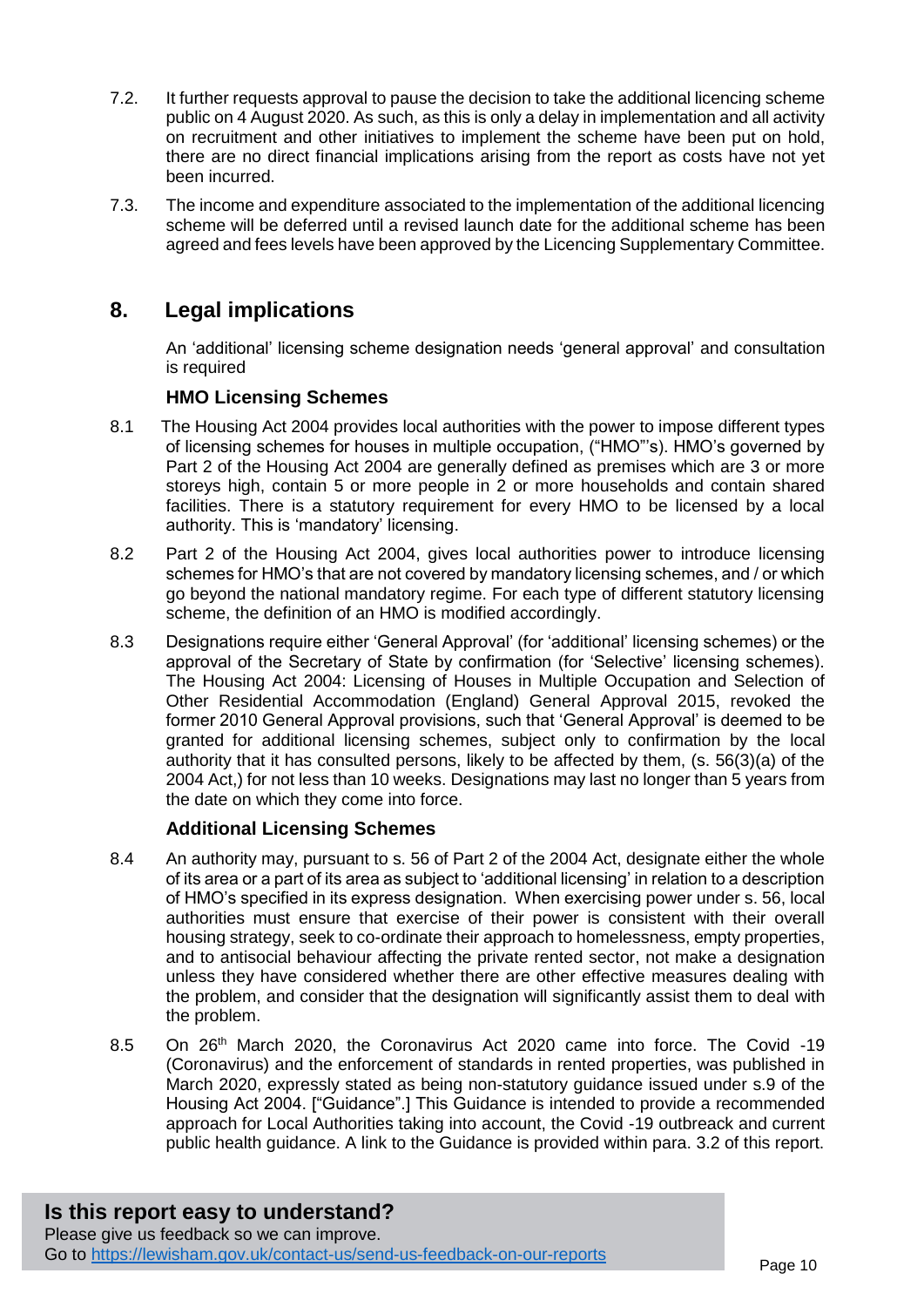8.6 Paragraph 4 of this report sets out the Local Authorities Housing priorities to address the recommended approach for Local Authorities taking into account the Covid-19 outbreak and the current public health guidance.

#### **Commitment to Equality**

- 8.7 The Equality Act 2010 (the Act) introduced a public sector equality duty (the equality duty or the duty). It covers the following protected characteristics: age, disability, gender reassignment, marriage and civil partnership, pregnancy and maternity, race, religion or belief, sex and sexual orientation.
- 8.8 In summary, the Council must, in the exercise of its functions, have due regard to the need to:
	- o eliminate unlawful discrimination, harassment and victimisation and other conduct prohibited by the Act,
	- o advance equality of opportunity between people who share a protected characteristic and those who do not,
	- $\circ$  foster good relations between people who share a protected characteristic and those who do not
- 8.9 It is not an absolute requirement to eliminate unlawful discrimination, harassment, victimisation or other prohibited conduct, or to promote equality of opportunity or foster good relations between persons who share a protected characteristic and those who do not. It is a duty to have due regard to the need to achieve the goals listed above.
- 8.10 The weight to be attached to the duty will be dependent on the nature of the decision and the circumstances in which it is made. This is a matter for the Mayor, bearing in mind the issues of relevance and proportionality. The Mayor must understand the impact or likely impact of the decision on those with protected characteristics who are potentially affected by the decision. The extent of the duty will necessarily vary from case to case and due regard is such regard as is appropriate in all the circumstances.
- 8.11 The Equality and Human Rights Commission has issued Technical Guidance on the Public Sector Equality Duty and statutory guidance entitled "Equality Act 2010 Services, Public Functions & Associations Statutory Code of Practice". The Council must have regard to the statutory code in so far as it relates to the duty and attention is drawn to Chapter 11 which deals particularly with the equality duty. The Technical Guidance also covers what public authorities should do to meet the duty. This includes steps that are legally required, as well as recommended actions. The guidance does not have statutory force but nonetheless regard should be had to it, as failure to do so without compelling reason would be of evidential value. The statutory code and the technical guidance can be found at:
	- o Equality Act [Codes of Practice](https://www.equalityhumanrights.com/en/advice-and-guidance/equality-act-codes-practice)
	- o Equality Act [Technical Guidance](https://www.equalityhumanrights.com/en/advice-and-guidance/equality-act-technical-guidance)
- 8.12 The Equality and Human Rights Commission (EHRC) has previously issued five guides for public authorities in England giving advice on the equality duty:
	- o [The essential guide to the public sector equality duty](https://www.equalityhumanrights.com/en/node/691)
	- o [Meeting the equality duty in policy and decision-making](https://www.equalityhumanrights.com/en/node/562)
	- o [Engagement and the equality duty: A guide for public authorities](https://www.equalityhumanrights.com/en/node/820)
	- o [Objectives and the equality duty. A guide for public authorities](https://www.equalityhumanrights.com/en/node/1461)
	- o [Equality Information and the Equality Duty: A Guide for Public Authorities](https://www.equalityhumanrights.com/en/node/838)
- 8.13 The essential guide provides an overview of the equality duty requirements including the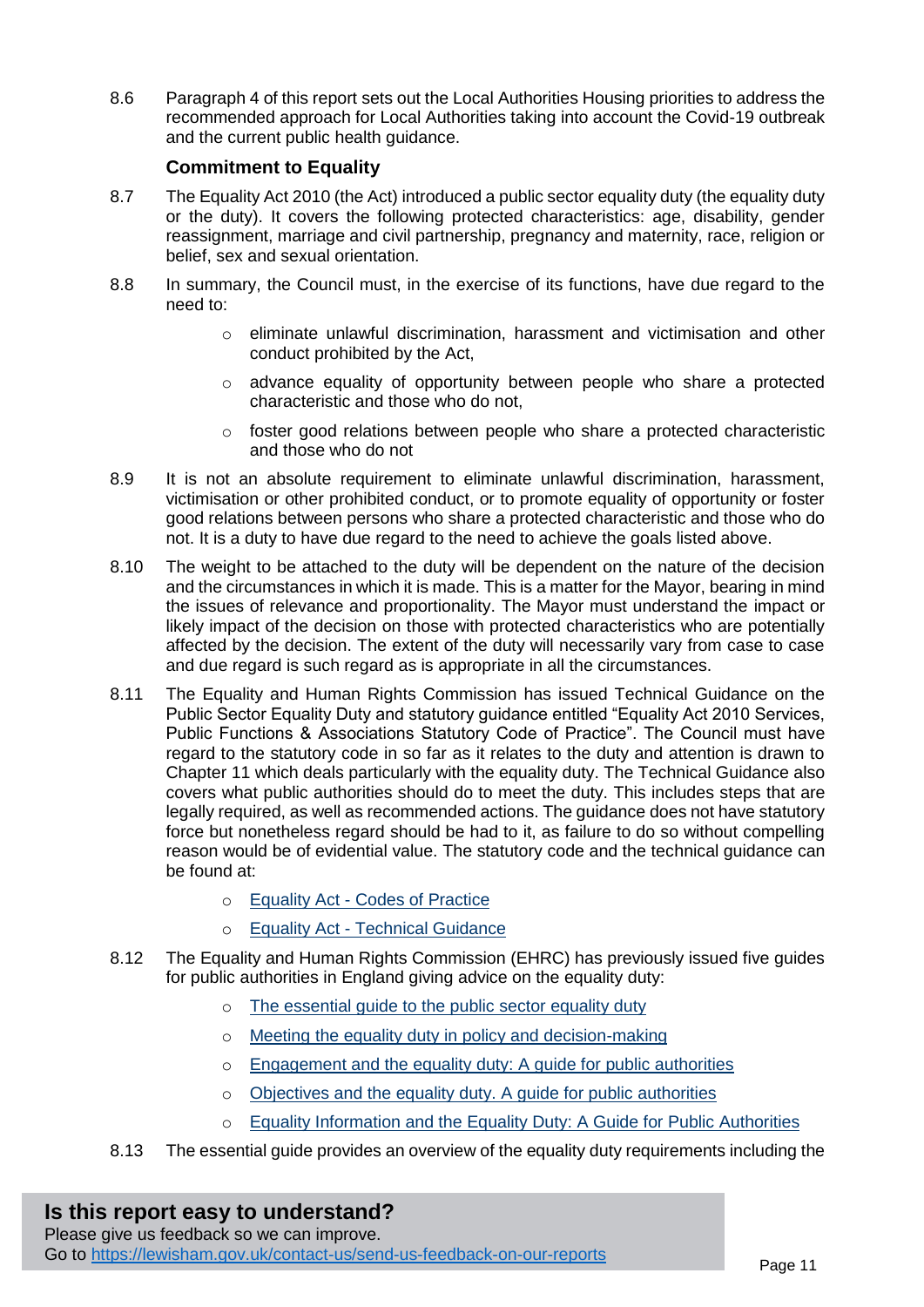general equality duty, the specific duties and who they apply to. It covers what public authorities should do to meet the duty including steps that are legally required, as well as recommended actions. The other four documents provide more detailed guidance on key areas and advice on good practice. Further information and resources are available at:

o [Public Sector Equality Duty Guidance](https://www.equalityhumanrights.com/en/advice-and-guidance/public-sector-equality-duty-guidance#h1)

# **9 Equalities implications**

- 9.1 With respect to the Council's Comprehensive Equalities Scheme 2016-20, the proposals described in the Appendix A – [Mayor and Cabinet Report](#page-13-0) **– 11 March 2020** make a clear contribution to the following equality objectives:
	- Tackling victimisation, discrimination and harassment
	- **IMPROVING ACCESS to services**
	- Closing the gap in outcomes between citizens
	- Increasing mutual understanding and respect within and between communities
	- **Increasing participation and engagement**
- 9.2 Although socio-economic status is not a characteristic protected under the Equality Act 2010, it is part of the lived experience of all characteristics protected under the Equality Act. As such, the proposals described in this report will make a specific contribution to tackling socio-economic inequality; particularly as it affects low-income households, people with learning disabilities, those who do not speak English as a first language and others whose circumstances increase their risk of vulnerability to exploitation.
- 9.3 As part of the councils Covid-19 reponse, the Housing Needs Division is working tirelessly to support our most vulnerable residents and respond to the challenges we face as a result of the current coronavirus outbreak. Officers are focussed on direct matching of properties for our most vulnerable clients, with a particular focus on vulnerable households who are currently sharing facilities, urgent safeguarding cases, rough sleepers and other emergency cases such as hospital discharges.

### **10 Climate change and environmental implications**

- 10.1 The licensing schemes will identify climate and environmental issues not already known such as energy performance, fly-tipping and waste management issues directly linked to properties in the PRS.
- 10.2 A coordinated approach will be taken to engage with landlords. Inspections will focus on the eradication of category 1 and 2 hazards on cold and thermal efficiency, especially for vulnerable residents.
- 10.3 Inspections of these properties will be conducted on a risk basis including analysis of potential poor standards in the stock and will work to address poor standards including damp and cold.
- 10.4 Our officers will be trained to provide advice on potential issues relating to energy efficiency, root damage, subsidence and light.
- 10.5 Undertake targeted work with all landlords and using landlord forums to promote energy efficiency, including engaging with landlord accreditation schemes that promote energy efficiency.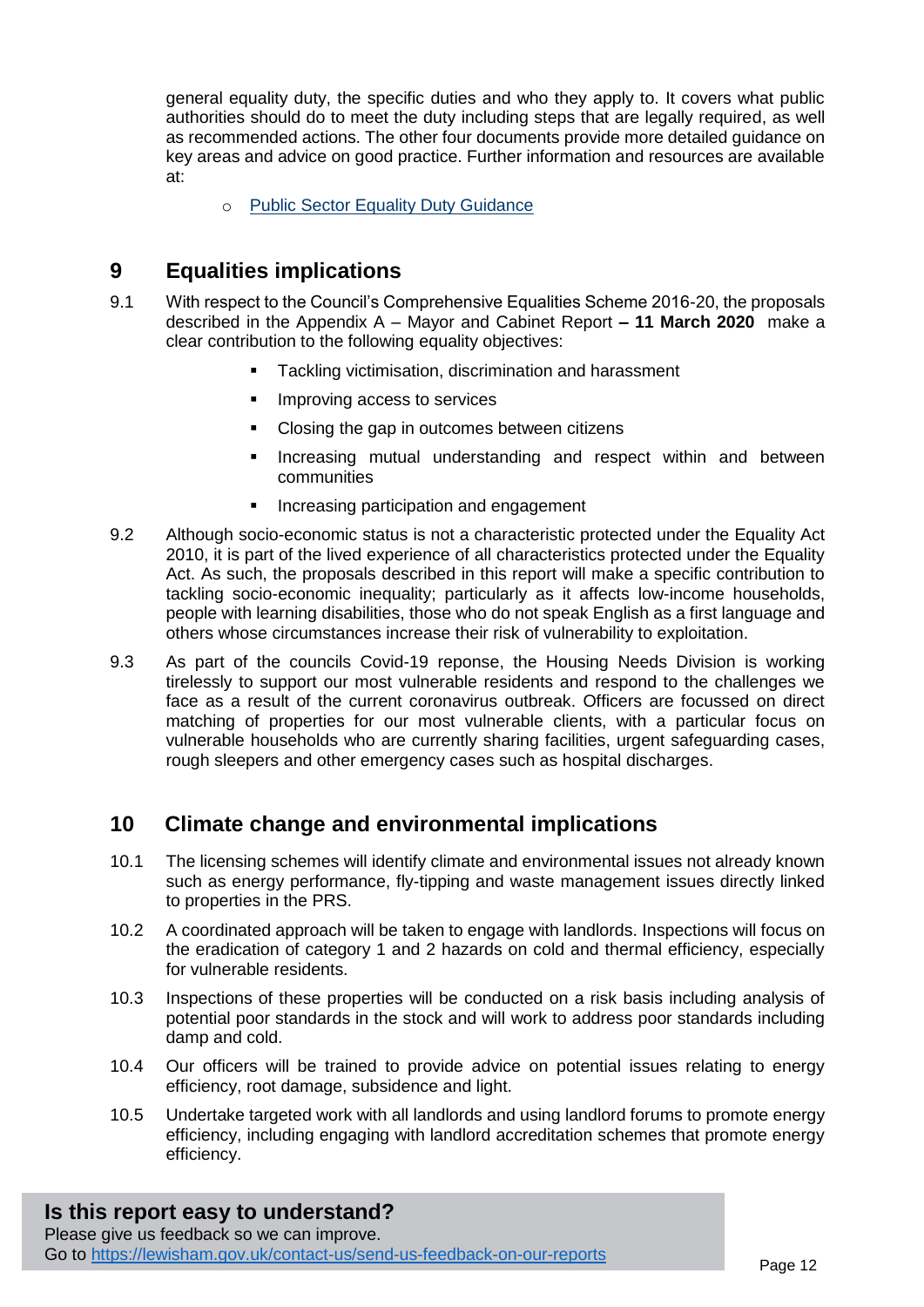- 10.6 Support a new PRS renters union across the sector to provide a forum for renters; allowing us to raise awareness of the Climate Emergency and measures to tackle it and the union to flag up specific concerns to be addressed
- 10.7 The licensing and enforcement team is committed in support Lewisham's climate change initiative by supporting the climate initiative team in
	- $\circ$  developing a programme to target high-risk streets and neighbourhoods with tailored advice including the publication and promotion of initiatives,
	- o assessing the actions and investment needed to get all buildings in the PRS to an average of EPC B and in identifying energy inefficient properties,
	- $\circ$  exploring the potential to provide a discount on the licence fees based on their EPC rating
- 10.8 As part of the Covid-19 response, the licensing and enforcement team is committed to tackling environmental issues should they arise as per the temporary licensing and enforcement policy published for the Covid-19 emergency.
	- o It specifically advises landlords and their agents to gather evidence of their attempts to carry out their repair obligations
	- o The policy reminds landlords that while we will be sympathetic, pragmatic and understanding, the evidential burden of establishing that they have a reasonable excuse rests with them.
	- o It advises landlords and their agents about the type of evidence they should collate to establish this developing a programme to target high-risk streets and neighbourhoods with tailored advice including the publication and promotion of initiatives.

# **11 Crime and disorder implications**

- 11.1 One of the objectives of the proposed schemes includes tackling ASB and crime. The scheme will identify crime and disorder issues as a result of inspections and investigation. This may result in an increase in anti-social behaviour casework, which is investigated primarily by the Council's Crime, Enforcement & Regulation Service.
- 11.2 The Private Sector Housing Agency will tackle ASB and crime through active and robust enforcement working in partnership with a range of internal and external agencies including the Crime Enforcement and Regulation Service and Police.
- 11.3 The Council must ensure that the selective licensing scheme is consistent with the authority's overall Housing Strategy and must seek to continue to adopt a coordinated approach in dealing with Homelessness, ASB and empty properties. The Council in its Housing Strategy is committed to working in partnership with the landlords and tenants of the PRS which represent the second-highest tenure in the Borough.
- 11.4 In response to the Covid-19 pandemic, we remain committed to ensuring that tenants are safe in their homes, and their and others' safety is not compromised by being made homeless. Our rogue landlord team continue to provide telephone advice and will intervene in incidents of unlawful eviction and harassment.

### **12 Health and wellbeing implications**

12.1 A key component of delivering the scheme outcomes is the promotion of careers in PRS housing to young people. We will create additional opportunities to promote careers in housing and environmental health to young people, to create a long-term pipeline of